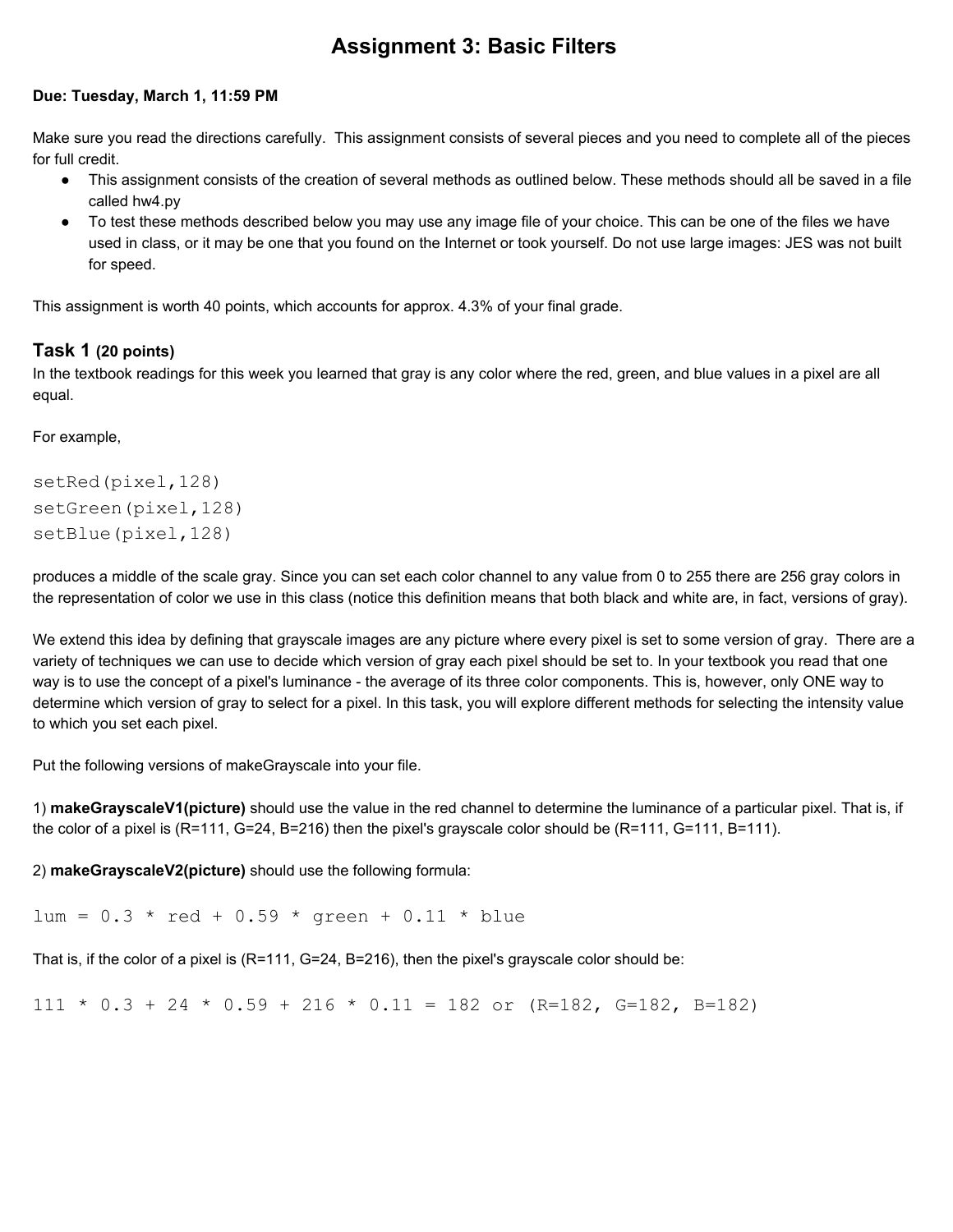#### **Task 2 (10 points)**

If you think of "old fashioned" photographs like cowboy photos from the American West of the 1800s, you probably don't actually think about grayscale photos but instead you think of sepia-toned photos. Sepia tone was a printing technique that gave photos a sort of yellowish color rather than gray.

For example, here is the same photo in color, grayscale, and sepia-toned:







color version grayscale version sepiatoned version

Using the color values [referenced](http://en.wikipedia.org/wiki/Sepia_tone) on wikipedia create a method called makeSepiaTone() which takes a picture as a parameter and converts that photo to sepia tone.

newRed =  $(R * 0.393 + G * 0.769 + B * 0.189)$ newGreen =  $(R * 0.349 + G * 0.686 + B * 0.168)$ newBlue =  $(R * 0.272 + G * 0.534 + B * 0.131)$ 

NOTE: If you look at this closely you will see that this formula does not always produce "valid" results. That is, it will produce RGB values greater than 255 if the original color is close to white.

For example, if my color was (R=250, G=248, B=239) then the formula above would produce a NEW red value of

| newRed = $(250 * 0.393 + 248 * 0.769 + 239 * 0.189)$ |  |  |         |  |  |  |
|------------------------------------------------------|--|--|---------|--|--|--|
| $newRed = 98.25 + 190.712 + 45.171$                  |  |  |         |  |  |  |
| $newRed =$                                           |  |  | 334.133 |  |  |  |

If you use setRed(pixel,334) then JES will automatically change any values greater than 255 to 255 (it will also set any values less than zero to zero, but that won't happen here.

Finally, please note that your textbook contains a program for Sepia much later in the book. This version has absolutely nothing to do with your task in this assignment. Using the code from the book will result in an automatic score of zero for this assignment.